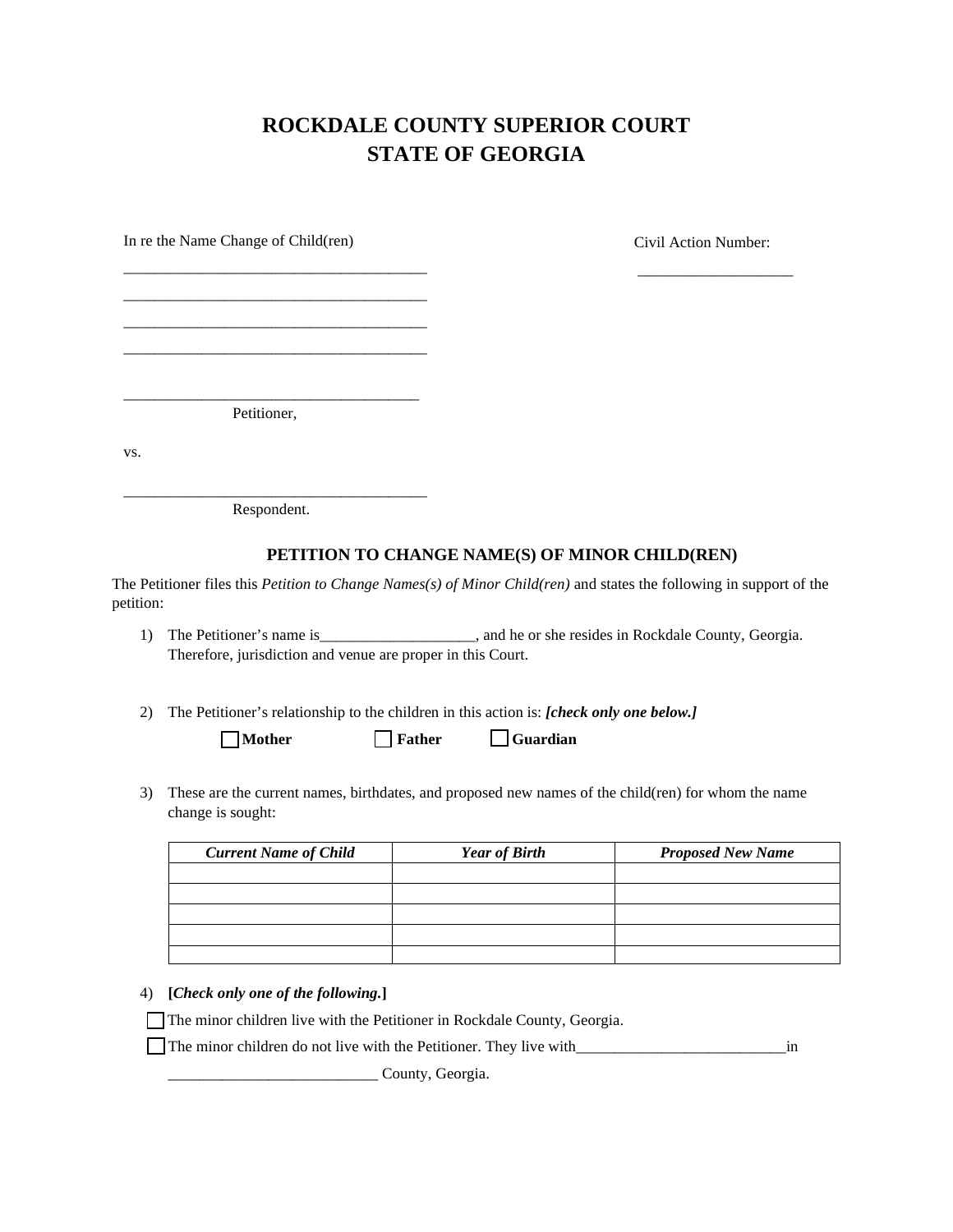| 6)           |                                                                                                                       |                                                                                                              |
|--------------|-----------------------------------------------------------------------------------------------------------------------|--------------------------------------------------------------------------------------------------------------|
|              | <u>2003 metro and sheet</u> and sheet and sheet and sheet and sheet and sheet and sheet and sheet and sheet and sheet |                                                                                                              |
|              |                                                                                                                       | [You must check one (and only one) of the following.]                                                        |
|              | of service shall be filed with this <i>Petition</i> .                                                                 | Has consented to this name change and has acknowledge service; the signed consent and acknowledgement        |
| Is deceased. |                                                                                                                       |                                                                                                              |
|              | Has abandoned the child(ren).                                                                                         |                                                                                                              |
|              | preceding the filing of this <i>Petition</i> .                                                                        | Has not contributed to the support of the child(ren) for a continuous period of at least 5 years immediately |
| 7)           |                                                                                                                       |                                                                                                              |
|              | <u>2000 - Andrea Branden, and het also been also been also been also been also been also been also been also been</u> |                                                                                                              |
|              |                                                                                                                       | [You must check one (and only one) of the following.]                                                        |
|              | of service shall be filed with this <i>Petition</i> .                                                                 | Has consented to this name change and has acknowledge service; the signed consent and acknowledgement        |
| Is deceased. |                                                                                                                       |                                                                                                              |
|              | Has abandoned the child (ren).                                                                                        |                                                                                                              |
|              | preceding the filing of this <i>Petition</i> .                                                                        | Has not contributed to the support of the child(ren) for a continuous period of at least 5 years immediately |
| 8)           |                                                                                                                       | [You must check one (and only one) of the following.]                                                        |
|              | There is no legal guardian for the child $(ren)$ other than the parents $(s)$ .                                       |                                                                                                              |
|              |                                                                                                                       | Both parents are deceased or have abandoned the child(ren) and the guardian of the child(ren).               |
|              |                                                                                                                       |                                                                                                              |
|              |                                                                                                                       |                                                                                                              |